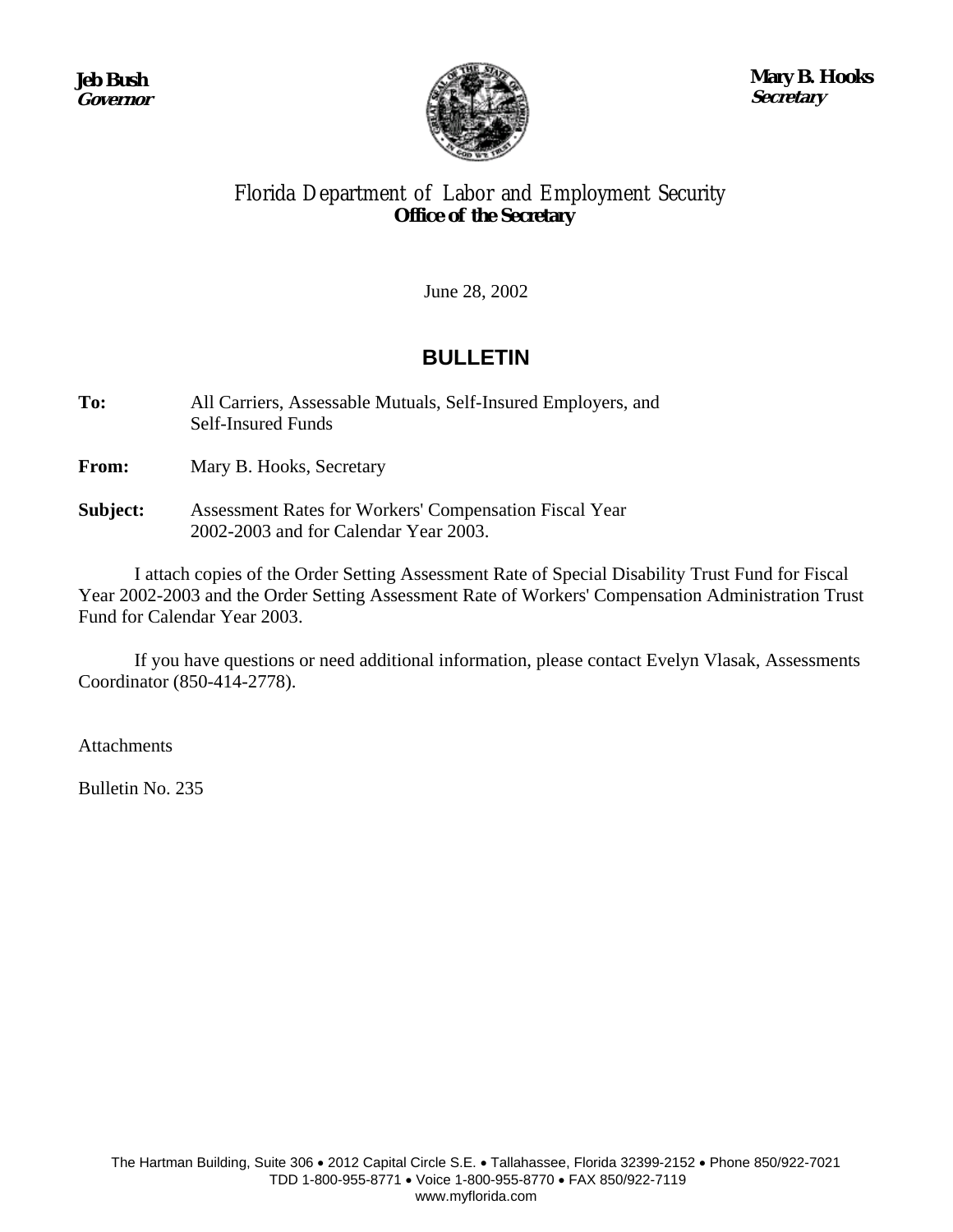## **STATE OF FLORIDA, DEPARTMENT OF LABOR AND EMPLOYMENT SECURITY, DIVISION OF WORKERS' COMPENSATION**

#### **ORDER SETTING ASSESSMENT RATE OF SPECIAL DISABILITY TRUST FUND FOR FISCAL YEAR 2002-2003**

 Section 440.49(9), Florida Statutes (2001), creates the Special Disability Trust Fund and provides that it shall be maintained by annual assessments on the insurance companies writing insurance in the State, commercial self-insurance funds, group self-insurance funds, assessable mutual insurers, and self-insurers. The section requires the Division annually to estimate the amount necessary for the administration of the section and to make an assessment in the manner prescribed, provided that the rate not exceed four and fifty-two one hundredths percent (4.52%). Having estimated the amount necessary for the administration of the section, it is:

**ORDERED** that, with respect to the fiscal year beginning July 1, 2002, each insurance company writing compensation insurance in the State, each commercial self-insurance fund and each group self-insurance fund under sections 624.462 and 624.4621, Florida Statutes, respectively, and each assessable mutual insurer under section 628.6011, Florida Statutes, pay an assessment equal to four and fifty-two hundredths percent (4.52%) of the net premiums written by it on workers' compensation; and each self-insurer under chapter 440, Florida Statutes, pay an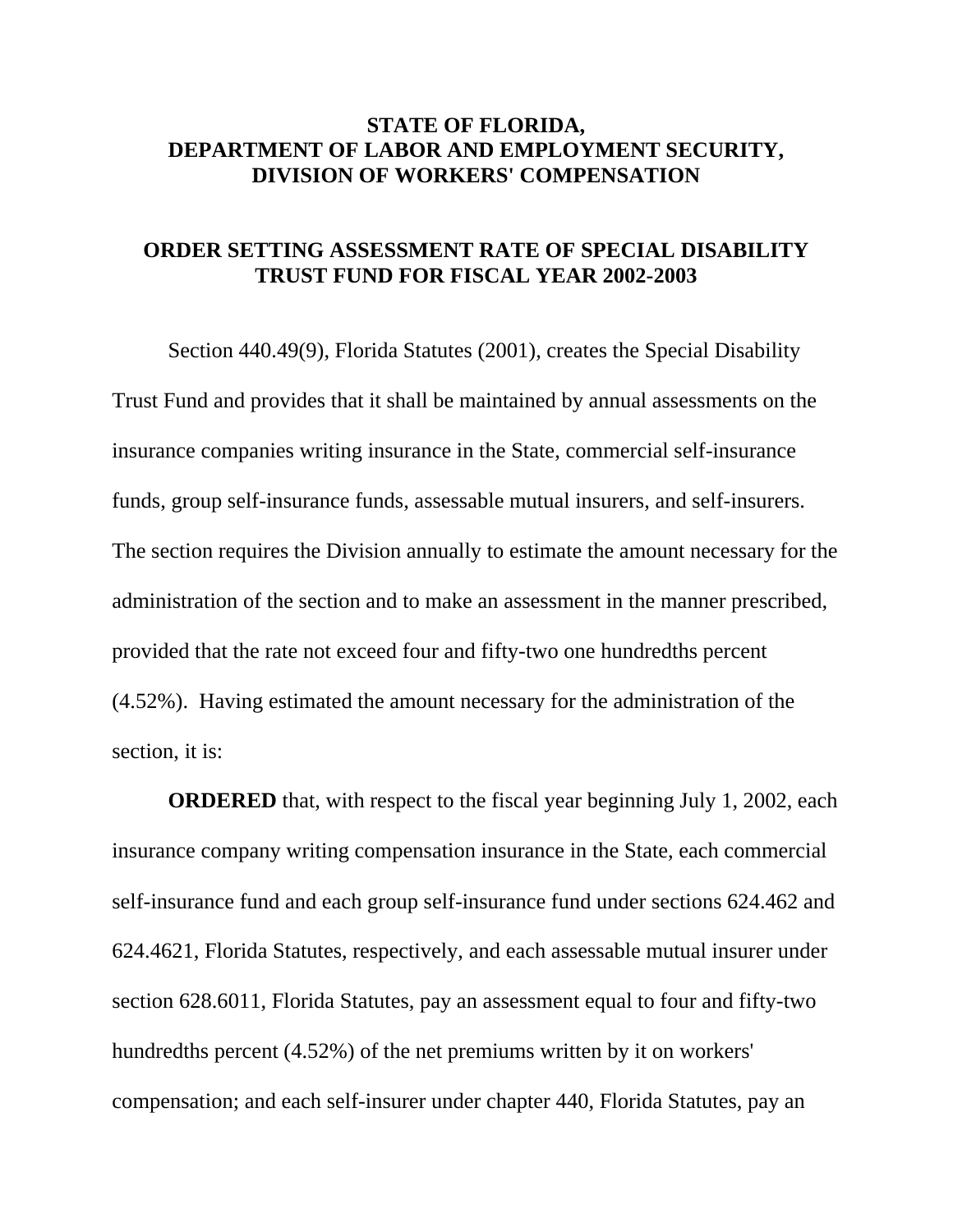assessment equal to four and fifty-two hundredths percent (4.52%) of the net premiums as calculated by the Division. The assessments for the Special Disability Trust Fund shall become due and paid to the Division of Workers' Compensation[\\*](#page-2-0) quarterly at the same time and in addition to assessments for the Workers' Compensation Administration Trust Fund, as provided in section 440.51, Florida Statutes.

Done and Ordered at Tallahassee, Florida this 28th day of June 2002.

Mary B. Hooks Secretary Department of Labor and Employment Security

\_\_\_\_\_\_\_\_\_\_\_\_\_\_\_\_\_\_\_\_\_\_\_\_\_\_\_\_\_\_\_\_\_\_\_\_\_\_

-

<span id="page-2-0"></span><sup>\*</sup> The Division of Workers' Compensation, Department of Labor and Employment Security, will be transferred to the Department of Insurance effective July 1, 2002. Ch. 2002-194, Laws of Florida (CS/HB 1643, § 1).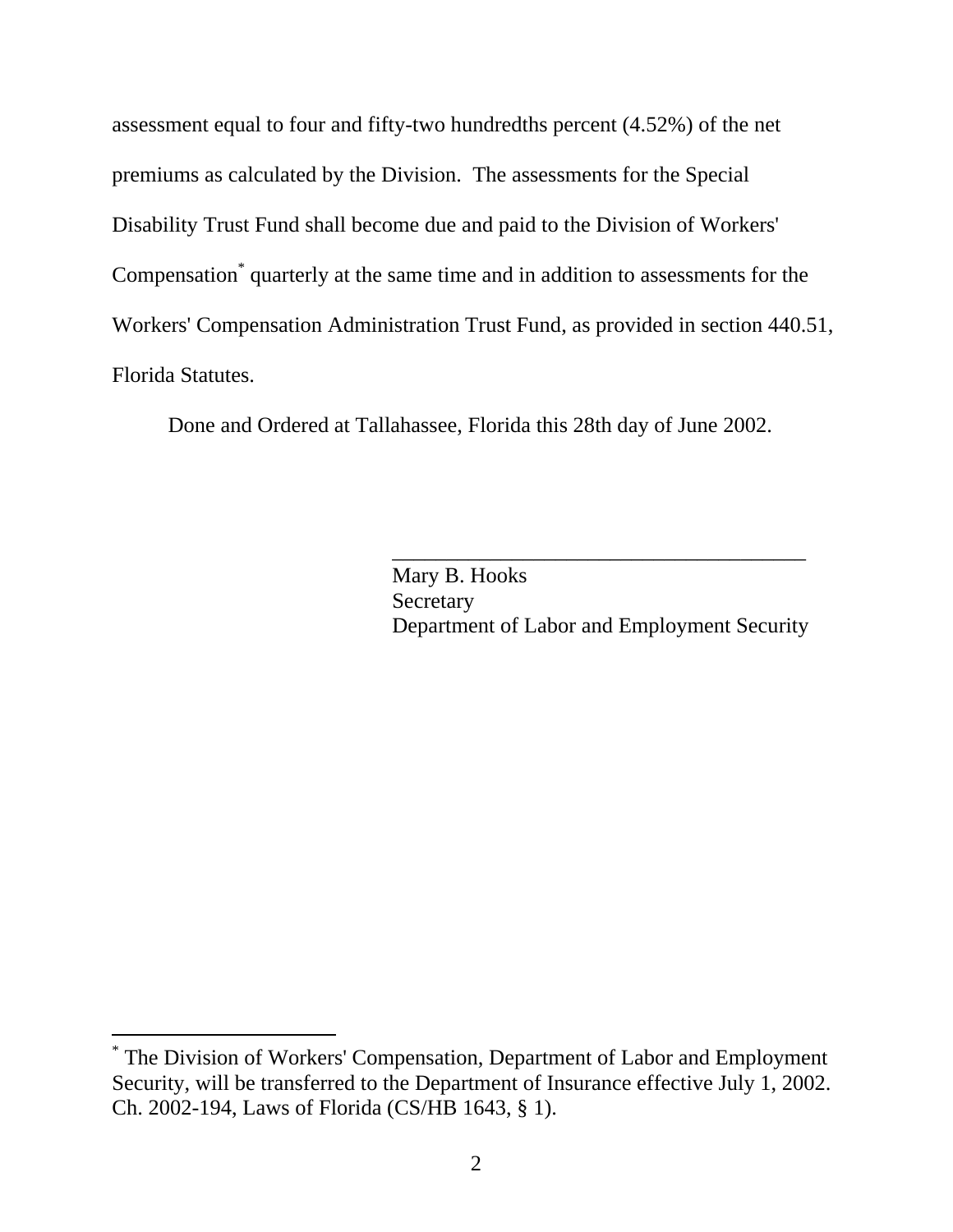## **STATE OF FLORIDA, DEPARTMENT OF LABOR AND EMPLOYMENT SECURITY, DIVISION OF WORKERS' COMPENSATION**

# **ORDER SETTING ASSESSMENT RATE OF WORKERS' COMPENSATION ADMINISTRATION TRUST FUND FOR CALENDAR YEAR 2003**

 Section 440.51(1), Florida Statutes (2001), directs the Division of Workers' Compensation, Department of Labor and Employment Security, to estimate annually the amounts necessary for the administration of the workers' compensation law. The section further directs the Division by July 1 of each year to notify carriers and self-insurers of the assessment rate, based on anticipated expenses of the administration of the workers' compensation law for the next calendar year. Having estimated the expenses of administration of the workers' compensation law, it is:

**ORDERED** that, with respect to the calendar year 2003, each insurance company writing workers' compensation insurance in the State, each group selfinsurance fund under section 624.4621, Florida Statutes, each commercial selfinsurance fund under section 624.462, Florida Statutes, and each assessable mutual insurer under section 628.6011, Florida Statutes, pay one and seventy-five one hundredths percent (1.75%) of the net premiums collected by it on workers' compensation insurance issued; and each self-insured employer under section